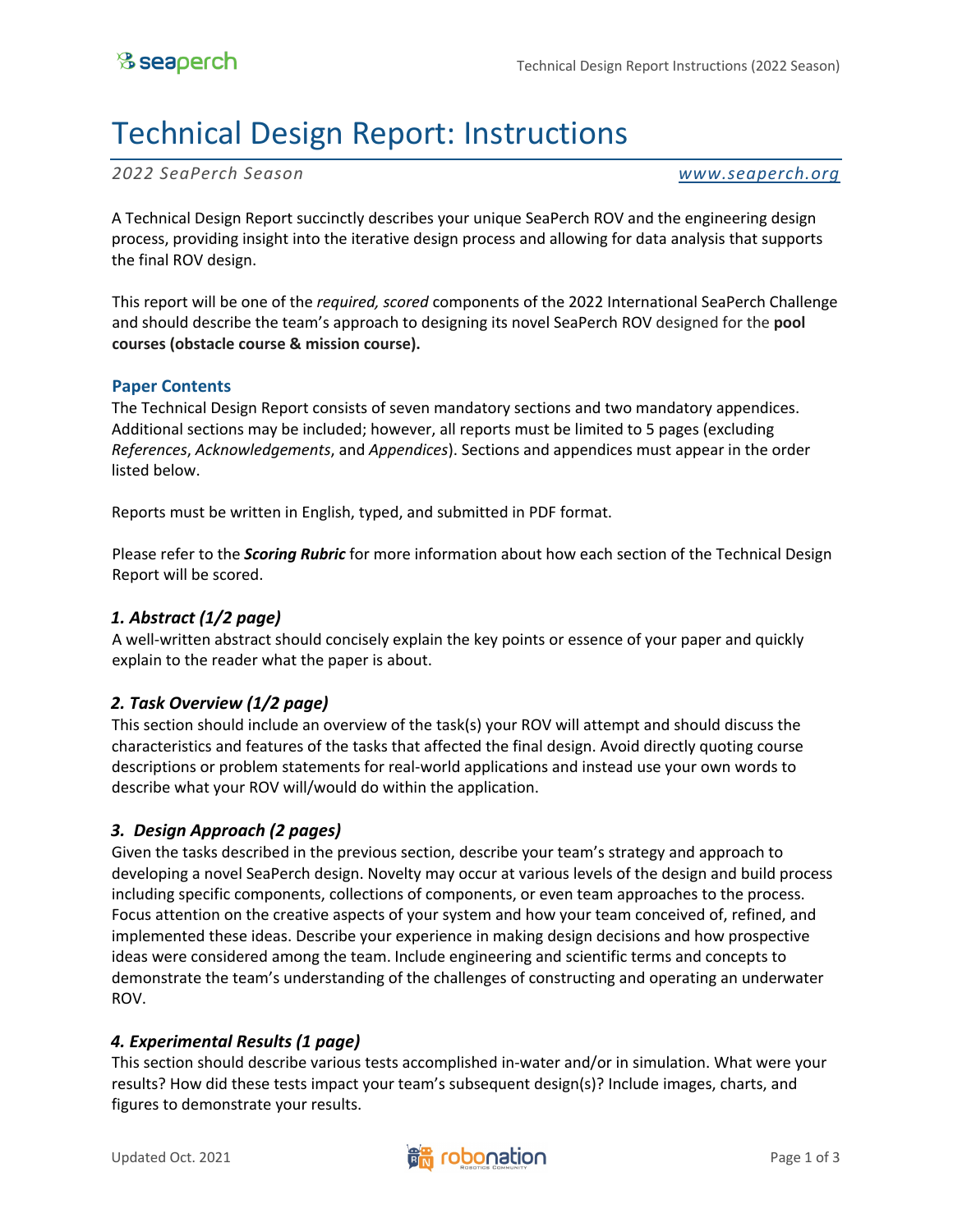# *5. Reflection & Next Steps (1 page)*

Reflect on this season's experience. What did you learn? Were there aspects of the project that you particularly enjoyed or that challenged you? How do you think that your new knowledge or experience will assist you in future endeavors? Include a discussion of next steps for the team and/or the team's ROV.

# *6. Acknowledgements (no page limit)*

Participating in the competition involves identifying resources and support beyond the efforts of individual team members. This support can take many forms, such as technical advice, labor, equipment, facilities, and monetary contributions. Acknowledging those who have supported your efforts is important.

# *7. References (no page limit)*

As with any technical publication, original ideas and content not generated by the paper's authors should be properly cited. While there are many citation styles, the American Psychological Association (APA) style guide should be used. Use in-text citations, where appropriate.